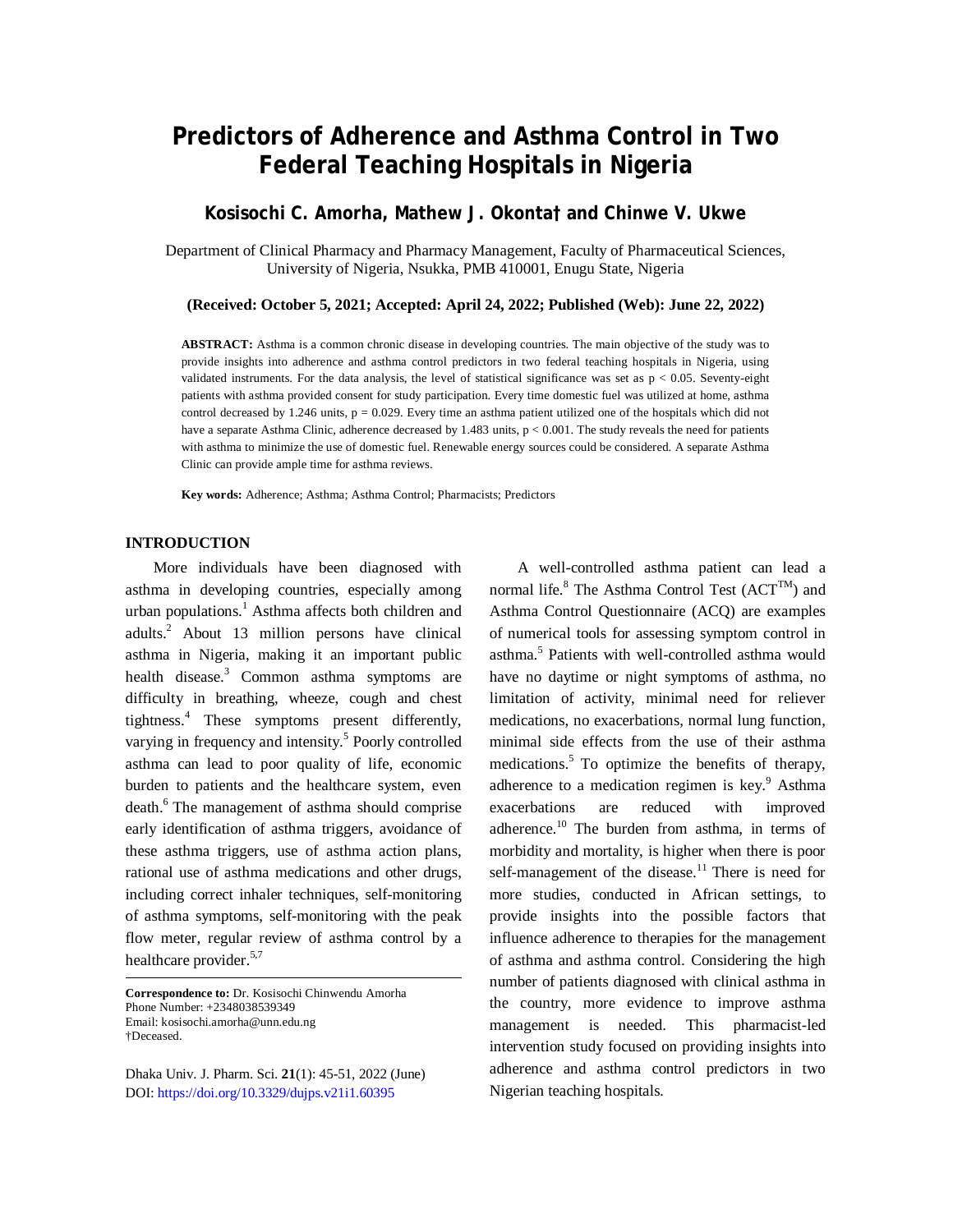# **METHODS**

**Research design/setting.** This study was conducted in two Nigerian federal teaching hospitals: Lagos University Teaching Hospital (LUTH) and University of Nigeria Teaching Hospital (UNTH). LUTH and UNTH are located in Lagos State and Enugu State, respectively. It was a cross-sectional study (March 2016 through September 2017).

The Asthma Clinic of LUTH holds on Wednesdays. However, they also run a general Respiratory Clinic on Mondays. In UNTH, there is no specific asthma clinic but a general Respiratory Clinic on Tuesdays where patients with asthma are seen. Consultant Pulmonologists led the teams in both hospitals. They were supported by other Physicians: Senior Registrars, Junior Registrars, House Officers. Matrons, Nurses, Medical Record Officers and support staff of other disciplines were in separate offices from the consulting rooms of the physicians. For the duration of the study, Pharmacists who were members of staff of the hospitals were never in the Asthma Clinics. The only Pharmacists in the Clinics were the Pharmacist researchers.

**Inclusion/exclusion criteria.** Patients that were eligible for participation in the study included those: diagnosed asthmatic by a physician, who had no respiratory comorbidity, who were  $\geq 16$  years old, who could speak and write in English language, who agreed to receive text messages and phone calls related to the study, who agreed to complete multiple questionnaires. Patients with mental-related disorders, those who were pregnant or lactating were excluded.

**Ethical approval.** The authors received approval from the ethical committees (LUTH and UNTH), to proceed with the study. Informed consent for participation, oral and written, was obtained from the patients.

Sample size and selection. Few patients regularly attended the Asthma Clinics for reasons ranging from forgetfulness, busy work schedules, financial constraints, lack of discomforting symptoms of asthma. The sample size was not calculated. Rather, the study was time-driven with patients

recruited within 12 months. Only patients who provided consent for participation and met the eligibility criteria, participated in the study.

**Data collection.** The two validated study instruments were the Asthma Control Test  $(ACT^{TM})$ and 8-item Morisky Medication Adherence Scale (MMAS-8-Item). The  $ACT^{TM}$  instrument has five items, with 'five' as the highest score and 'one' as the lowest score for each item. Thus, the highest possible score is 25 while the lowest possible score is 'five'. Higher overall counts indicated greater asthma control. A score of 25 represented perfectlycontrolled asthma. Well-controlled asthma referred to  $ACT<sup>TM</sup>$  score above 19. The instrument utilizes a four-week recall. It was developed and validated by GlaxoSmithKline.<sup>12</sup>

The adherence tool utilized in this study was an improvement of the original 4-item Morisky scale.<sup>13-</sup> <sup>16</sup> Only the last item was Likert-scaled (five-point), as other items of the MMAS-8-Item have either 'yes' or 'no' options. The adherence scores were categorized as high  $(8)$ , medium  $(6, 7)$ , or low adherence  $(0, 1, 2)$ , 3, 4, 5).  $13-15$  The authors sought and received permission to use the adherence tool.

**Analysis of data.** Data analysis was conducted with SPSS tool (Version 25). Descriptive statistics such as mean, frequencies, percentages, standard deviation, were utilized. Pearson's Chi-Square test was used to test the association between variables. Multiple linear regression was used to predict adherence and asthma control. Statistical significance was set as P-values less than 0.05. The instructions for scoring both instruments were used for the categorization of adherence and asthma control.<sup>12-15</sup>

# **RESULTS AND DISCUSSION**

Seventy-eight patients with asthma, 39 from each hospital, were recruited in the study, based on eligibility. The ratio of females to males who participated in the study was 1.6:1. The ratio of females to males in UNTH was 2: 1. Almost fourfifths (79.5%) of the participants utilized kerosene stoves for cooking, kerosene lanterns for lighting, or generator sets for electricity. Only a tenth (10.3%) of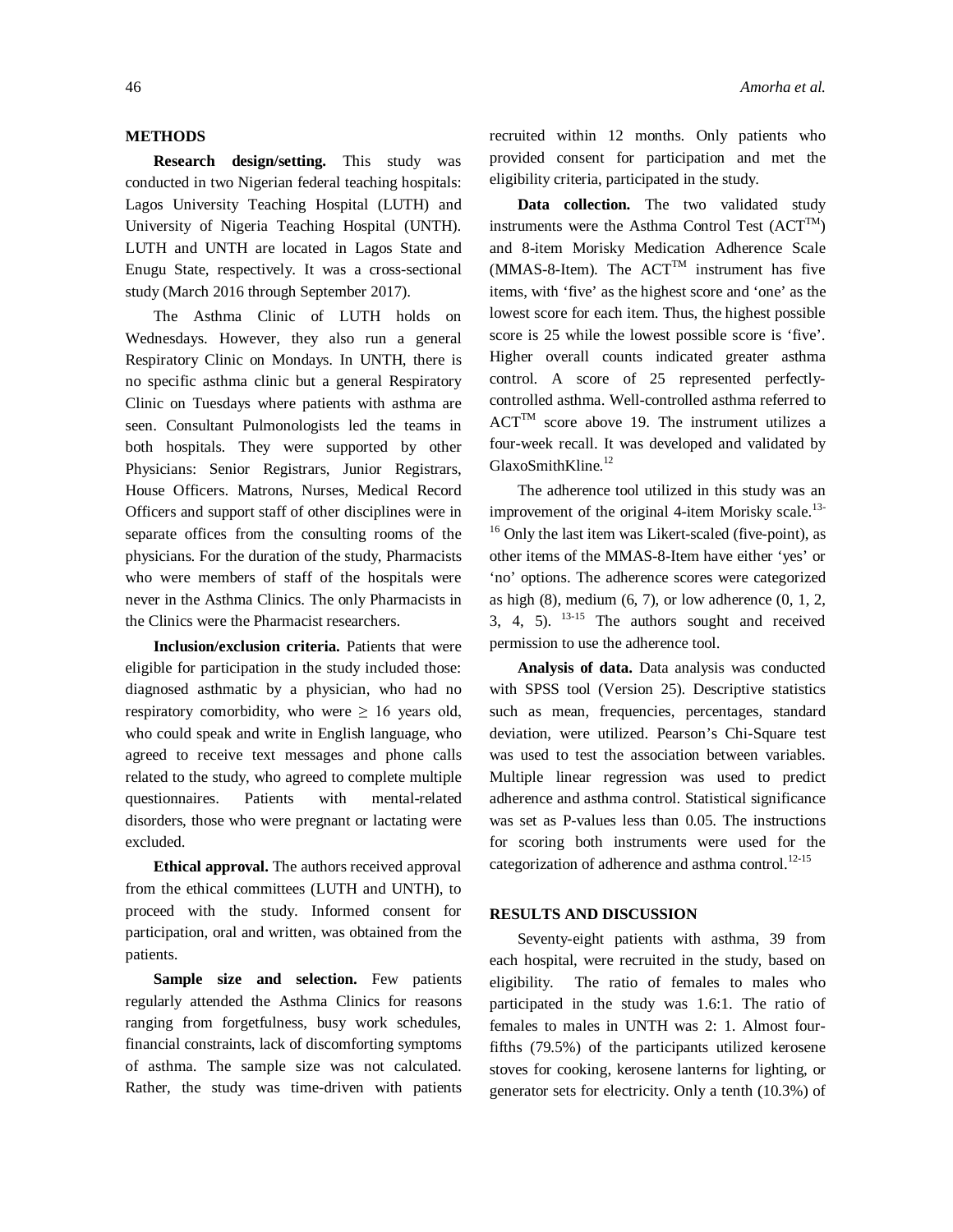the participants reported that they were previously trained on the use of peak flow meters. More patients with asthma who were between 20 to 29 years old (17.9%) were receiving care in UNTH compared to those in LUTH (5.1%),  $\chi^2 = 27.106$ , df = 6, p < 0.001 (Table 1). More patients in UNTH reported that there were no restrictions on their activities at home, school, or work due to asthma, LUTH – 46.2%, UNTH - 61.5%. After categorization into poorlycontrolled asthma and well-controlled asthma, 76.9% of patients in UNTH had well-controlled asthma compared to 69.2% in LUTH (Table 2).

| Variables                                             | Hospital 1 | Hospital 2 | Total      | $\chi^2$ | $\overline{P}$ |
|-------------------------------------------------------|------------|------------|------------|----------|----------------|
| Age (in years)                                        |            |            |            | 27.106   | $* < 0.001$    |
| 16-19                                                 | 9(7.7)     | 15(12.8)   | 24 (10.3)  |          |                |
| 20-29                                                 | 6(5.1)     | 21 (17.9)  | 27(11.5)   |          |                |
| 30-39                                                 | 15(12.8)   | 18 (15.4)  | 33 (14.1)  |          |                |
| 40-49                                                 | 15(12.8)   | 15(12.8)   | 30(12.8)   |          |                |
| 50-59                                                 | 42 (35.9)  | 30(25.6)   | 72 (30.8)  |          |                |
| 60-69                                                 | 9(7.7)     | 15(12.8)   | 24(10.3)   |          |                |
| $\geq 70$                                             | 21 (17.9)  | 3(2.6)     | 24(10.3)   |          |                |
| Gender                                                |            |            |            | 2.600    | 0.107          |
| Female                                                | 66 (56.4)  | 78 (66.7)  | 144 (61.5) |          |                |
| Male                                                  | 51 (43.6)  | 39 (33.3)  | 90(38.5)   |          |                |
| <b>Home Domestic Fuel Use</b>                         |            |            |            | 0.944    | 0.331          |
| Yes                                                   | 96(82.1)   | 90 (76.9)  | 186 (79.5) |          |                |
| No                                                    | 21 (17.9)  | 27(23.1)   | 48 (20.5)  |          |                |
| <b>Economic Status</b>                                |            |            |            | 23.194   | $* < 0.001$    |
| LC                                                    | 3(2.6)     | 3(2.6)     | 6(2.6)     |          |                |
| MC                                                    | 111 (94.9) | 90 (76.9)  | 201 (85.9) |          |                |
| UC                                                    | 3(2.6)     | 3(2.6)     | 6(2.6)     |          |                |
| I won't say                                           | 0(0.0)     | 21 (17.9)  | 21(9.0)    |          |                |
| <b>Previous Training on Use</b><br>of Peak Flow Meter |            |            |            | 1.671    | 0.196          |
| Yes                                                   | 9(7.7)     | 15(12.8)   | 24(10.3)   |          |                |
| No                                                    | 108 (92.3) | 102(87.2)  | 210 (89.7) |          |                |
| <b>History of Cigarette</b><br><b>Smoking</b>         |            |            |            | 3.162    | 0.075          |
| Yes                                                   | 3(2.6)     | 9(7.7)     | 12(5.1)    |          |                |
| N <sub>0</sub>                                        | 114 (97.4) | 108(92.3)  | 222 (94.9) |          |                |
| <b>Education Level</b>                                |            |            |            | 12.689   | $*0.005$       |
| Post-SSCE                                             | 72(61.5)   | 66 (56.4)  | 138 (59.0) |          |                |
| <b>SSCE</b>                                           | 45 (38.5)  | 39 (33.3)  | 84 (35.9)  |          |                |
| <b>FSLC</b>                                           | 0(0.0)     | 9(7.7)     | 9(3.8)     |          |                |
| No Formal Education                                   | 0(0.0)     | 3(2.6)     | 3(1.3)     |          |                |
| Occupation                                            |            |            |            | 43.649   | $* < 0.001$    |
| Civil Servant                                         | 12(10.3)   | 39 (33.3)  | 51 (21.8)  |          |                |
| Health Worker                                         | 6(5.1)     | 3(2.6)     | 9(3.8)     |          |                |
| Self-employed                                         | 39 (33.3)  | 18 (15.4)  | 57 (24.4)  |          |                |
| Unemployed                                            | 6(5.1)     | 3(2.6)     | 9(3.8)     |          |                |
| Private Company                                       | 9(7.7)     | 9(7.7)     | 18(7.7)    |          |                |
| Retiree                                               | 24(20.5)   | 9(7.7)     | 33 (14.1)  |          |                |
| Student                                               | 12(10.3)   | 33 (28.2)  | 45 (19.2)  |          |                |
| Engineer                                              | 9(7.7)     | 3(2.6)     | 12(5.1)    |          |                |

**Table 1. Demographic details, N = 234.<sup>25</sup>**

\* p < 0.05; N = number of physical contacts; Hospital 1 = LUTH; Hospital 2 = UNTH; LC = Low Class (< NGN 50,000); MC = Middle Class (NGN 50,000 – NGN 250,000); UC = Upper Class (> NGN 250,000). As of the time the study was conducted, exchange rates ranged between: \$1 = NGN 199 (March 2016) and \$1 = NGN 361 (September 2017). Classification into different economic classes was done by the authors, based on perceived purchasing power.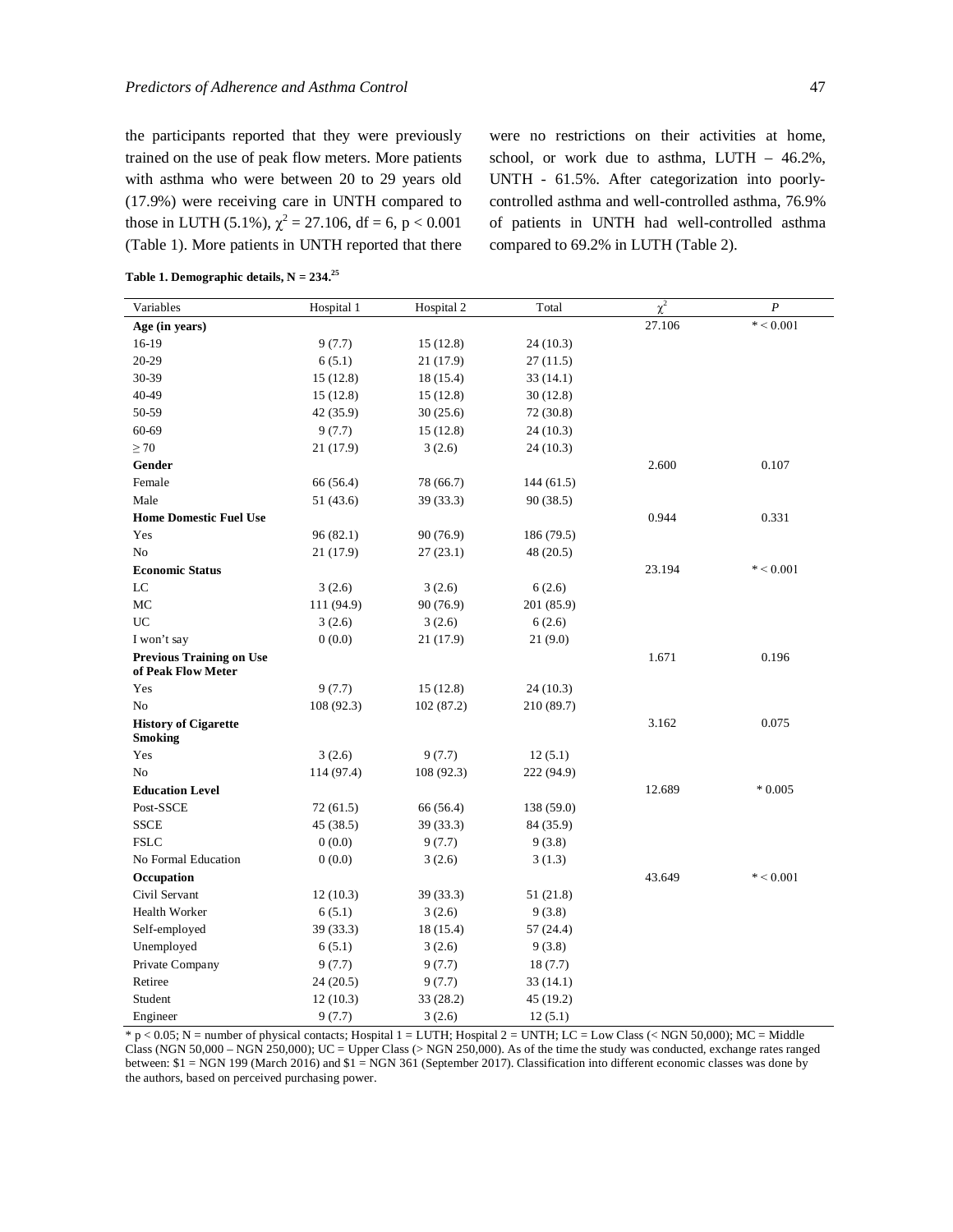A larger percentage of patients in UNTH (35.9%) reported forgetfulness in taking their medications compared to their LUTH counterparts (15.4%). There was medium or high adherence among 56.4% and 84.6% of patients with asthma in UNTH and LUTH, respectively (Table 3).

The use of domestic fuel was a significant predictor of poor asthma control. Every time domestic fuel was utilized at home, asthma control decreased by 1.246 units,  $P = 0.029$ . The hospital site was a significant predictor for adherence. Every time an asthma patient utilized UNTH, adherence decreased by 1.483 units,  $p < 0.001$  (Table 4).

| Items          | Responses                |                                                   | Responses                 |                          | Responses               |                   | Responses                       |              | Responses        |              |
|----------------|--------------------------|---------------------------------------------------|---------------------------|--------------------------|-------------------------|-------------------|---------------------------------|--------------|------------------|--------------|
|                | <b>LUTH</b>              | <b>UNTH</b>                                       | <b>LUTH</b>               | <b>UNTH</b>              | LUTH                    | <b>UNTH</b>       | LUTH                            | <b>UNTH</b>  | LUTH             | <b>UNTH</b>  |
|                | $n$ (%)                  | $n$ (%)                                           | $n$ (%)                   | $n$ (%)                  | $n$ (%)                 | $n$ (%)           | $n$ (%)                         | $n$ (%)      | $n$ (%)          | $n$ (%)      |
| S <sub>1</sub> | All of the time          |                                                   | Most of the time          |                          | Some of the time        |                   | A little of the time            |              | None of the time |              |
|                | 0(0.0)                   | 0(0.0)                                            | 1(2.6)                    | 1(2.6)                   | 9(23.1)                 | 5(12.8)           | 11<br>(28.2)                    | 9(23.1)      | 18<br>(46.2)     | 24<br>(61.5) |
| S <sub>2</sub> | More than once a<br>day  |                                                   | Only once a day           |                          | 3 - 6 times per week    |                   | Not more than<br>twice per week |              | <b>Never</b>     |              |
|                | 0(0.0)                   | 0(0.0)                                            | 0(0.00)                   | 2(7.7)                   | 5(12.8)                 | 3(7.7)            | 19<br>(48.7)                    | 19<br>(48.7) | 15<br>(38.5)     | 15<br>(38.5) |
| S <sub>3</sub> | $\geq$ 4 nights per week |                                                   | 2 or 3 nights per<br>week |                          | Once-a-week             |                   | Once or twice                   |              | <b>Never</b>     |              |
|                | 0(0.0)                   | 0(0.0)                                            | 0(0.0)                    | 2(7.7)                   | 9(23.1)                 | 7(18.0)           | 12<br>(30.8)                    | 20<br>(51.3) | 18<br>(46.2)     | 10<br>(25.6) |
| <b>S4</b>      |                          | $\geq$ 3 times per day<br>$Not > 2$ times per day |                           | 2 or 3 times per<br>week |                         | Not > once a week |                                 | <b>Never</b> |                  |              |
|                | 0(0.0)                   | 0(0.0)                                            | 2(7.7)                    | 4(10.3)                  | 10<br>(25.6)            | 4(10.3)           | 13<br>(33.3)                    | 11<br>(28.2) | 14<br>(35.9)     | 20<br>(51.3) |
| S <sub>5</sub> | zero control             |                                                   | Poorly-controlled         |                          | Somewhat-<br>controlled |                   | Well-controlled                 |              | 100% controlled  |              |
|                | 0(0.0)                   | 0(0.0)                                            | 1(2.6)                    | 0(0.0)                   | 7(18.0)                 | 8(20.5)           | 22<br>(56.4)                    | 26<br>(66.7) | 9(23.1)          | 5(12.8)      |

**Table 2. Asthma control test, at 6 months.**

All items had a four-week recall

Well-controlled asthma implied an ACT<sup>TM</sup> score of 20 – 25. After categorization into poorly-controlled asthma and well-controlled asthma, the proportion of patients with well-controlled asthma in UNTH and LUTH was 76.9% and 69.2%, respectively.

S1 – The number of times asthma has caused limitation of activities

S2 – The number of times I have had difficulty in breathing

S3 – The number of times my asthma symptoms have woken me before the usual time in the morning or at night

S4 – The number of times I have used my rescue inhaler or nebulizer medication

S5 – My level of asthma control

This study revealed that domestic fuel use and hospital site were significant predictors for asthma control and adherence, respectively. The patients with asthma who participated in this study were mostly females. It is assumed that there is a connection between the female sex hormones and asthma development with the prevalence and severity of asthma being higher in adult females.<sup>17</sup> Nonallergic asthma is more common in females.<sup>18</sup> There is less severe morbidity, hospital visits, hospitalizations, and death rates among male patients with asthma.<sup>19</sup>

Domestic fuel comprised the use of kerosene, diesel, fuel for stoves, lanterns and generator sets. Most of the participants reported utilizing at least one of these domestic fuels. The erratic power supply in most parts of Nigeria makes the use of generator sets almost inevitable, as it is the main source of energy in some areas.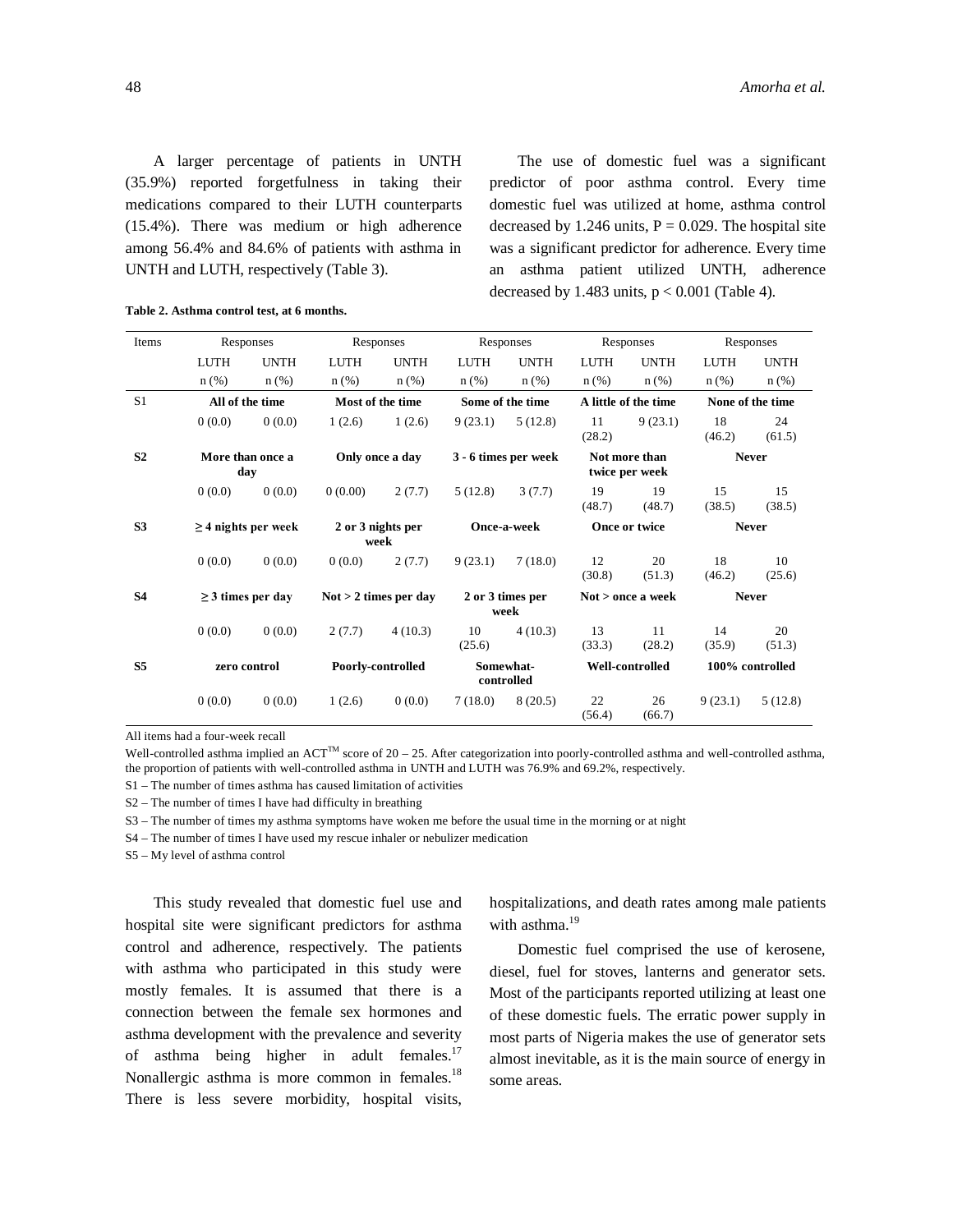Few patients were conversant with monitoring their peak flow. Self-monitoring of peak expiratory flow rates may be an objective means of monitoring response to therapy, identifying asthma triggers, and adhering to the written asthma action plan.<sup>5</sup> All patients who participated in this study were provided peak flow meters, free of charge, and taught how to use the instrument. This was one of the highlights of the research.

# **Table 3. Adherence at 6 months.**

| Variables       | <b>6 MONTHS</b> |             |  |  |  |
|-----------------|-----------------|-------------|--|--|--|
|                 | LUTH            | <b>UNTH</b> |  |  |  |
|                 | Yes $(\%)$      | Yes $(\% )$ |  |  |  |
| 1st Item        | 6(15.4)         | 14 (35.9)   |  |  |  |
| 2nd Item        | 4(10.3)         | 12(30.8)    |  |  |  |
| 3rd Item        | 6(15.4)         | 9(23.1)     |  |  |  |
| 4th Item        | 2(5.1)          | 14 (33.3)   |  |  |  |
| 5th Item        | 33 (84.6)       | 31 (79.5)   |  |  |  |
| 6th Item        | 10(25.6)        | 17(43.6)    |  |  |  |
| 7th Item        | 7(17.9)         | 15(38.5)    |  |  |  |
| 8th Item        |                 |             |  |  |  |
| Never/Rarely    | 22 (56.4)       | 0(0.0)      |  |  |  |
| Once in a while | 11 (28.2)       | 14 (35.9)   |  |  |  |
| Sometimes       | 5(12.8)         | 11 (28.2)   |  |  |  |
| Usually         | 1(2.6)          | 0(0.0)      |  |  |  |
| All the time    | 0(0.0)          | 0(0.0)      |  |  |  |

After categorization of the adherence scores: Score of '8' = high adherence; Score of '6' or '7' = medium adherence; Scores of '0', '1', '2', '3', '4', or '5' = low adherence. More patients reported medium/high adherence in LUTH (84.6%) as compared to their UNTH counterparts (56.4%).

Item 1 – I forget to take my asthma medication(s), sometimes

Item 2 – There were days when I did not take my asthma medication(s), in the past two weeks

Item 3 – I have previously cut back or stopped taking my medication(s) (because I felt worse when I took it), without telling my physician

Item 4 – Sometimes, when I travel or leave my home, I forget to bring along my asthma medication(s)

Item 5 – I took my asthma medication(s) yesterday

Item 6 – Sometimes, when I feel like my asthma is under control, I stop taking my medication(s)

Item 7 – Sometimes, I struggle to stick to my asthma plan

Item 8 – The number of times I find it difficult to remember to take all my medication(s)

#### **Table 4. Predictors of asthma control and adherence, N = 234.**

| Variables                       | Unstandardized<br>coefficient(B) |           | Unstandardized<br>coefficient(S.E.) |           | Standardized<br>coefficient (Beta) |           | υ                 |           | P-value           |            |
|---------------------------------|----------------------------------|-----------|-------------------------------------|-----------|------------------------------------|-----------|-------------------|-----------|-------------------|------------|
|                                 | Asthma<br>control                | Adherence | Asthma<br>control                   | Adherence | Asthma<br>control                  | Adherence | Asthma<br>control | Adherence | Asthma<br>control | Adherence  |
| Constant                        | 21.869                           | 9.855     | 1.879                               | 1.178     |                                    |           | 11.641            | 8.366     | ${}< 0.001$       | < 0.001    |
| Site                            | 0.067                            | $-1.483$  | 0.461                               | 0.289     | 0.009                              | $-0.322$  | 0.145             | $-5.133$  | 0.885             | $< 0.001*$ |
| Gender                          | $-0.681$                         | $-0.255$  | 0.472                               | 0.296     | $-0.094$                           | $-0.054$  | $-1.443$          | $-0.864$  | 0.150             | 0.389      |
| Home<br>domestic<br>fuel use    | $-1.246$                         | $-0.317$  | 0.568                               | 0.356     | 0.143                              | $-0.056$  | 2.195             | $-0.891$  | $0.029*$          | 0.374      |
| Prior peak<br>Flow meter<br>use | $-1.315$                         | $-0.631$  | 0.755                               | 0.474     | $-0.113$                           | $-0.083$  | $-1.741$          | $-1.332$  | 0.083             | 0.184      |

Asthma Control: R = 0.204;  $R^2 = 0.042$ ; Adjusted  $R^2 = 0.025$ ; F (4, 229) = 2.483, p = 0.045.

Adherence: R = 0.344; R<sup>2</sup> = 0.118; Adjusted R<sup>2</sup> = 0.103; F (4, 229) = 7.693, p < 0.001 \*p < 0.05.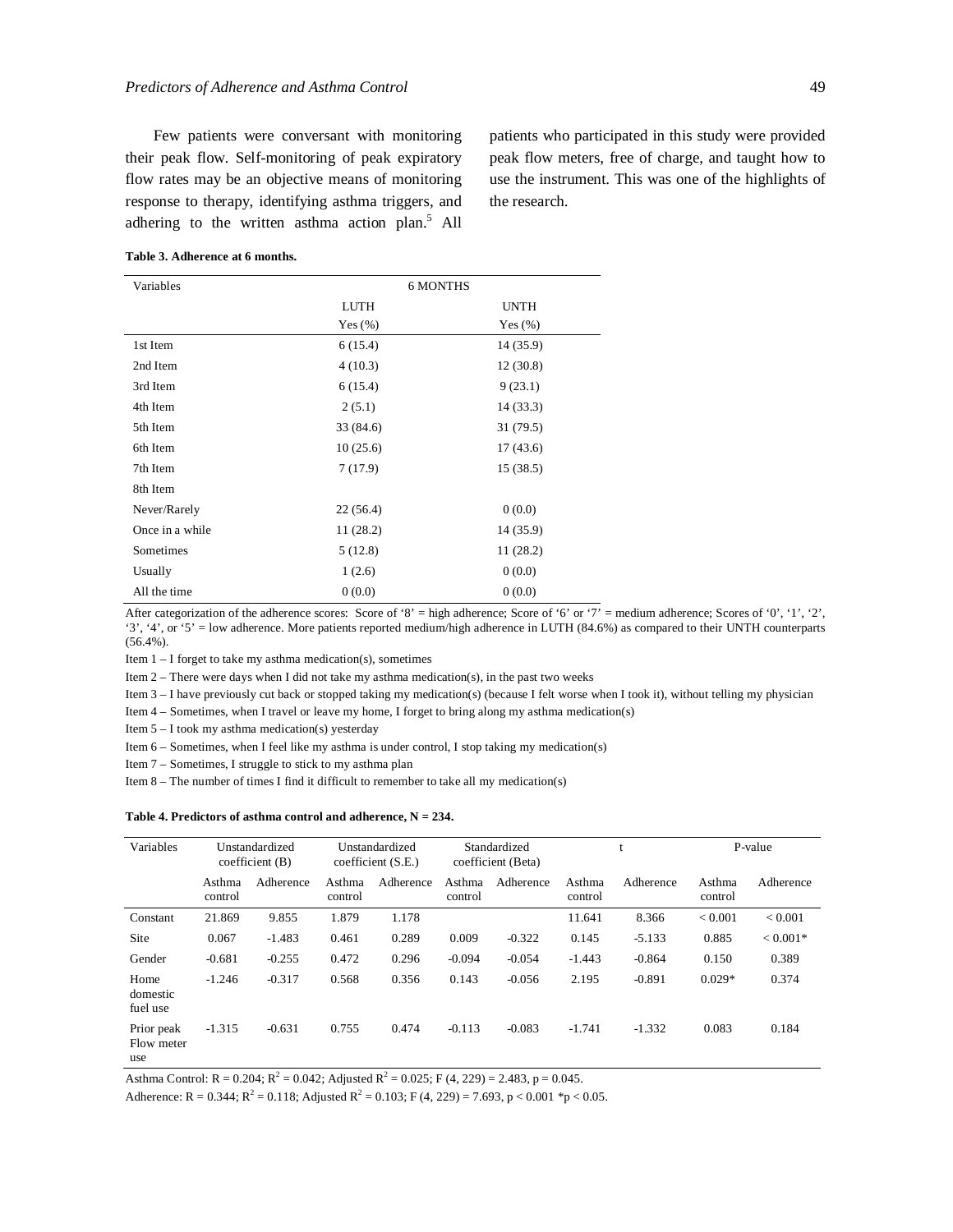More patients in UNTH reported better asthma control than their LUTH counterparts. The use of domestic fuel was a significant predictor of poor asthma control. Every time domestic fuel was utilized at home, asthma control decreased. In developing countries, homes are laden with air pollutants. <sup>20</sup> The factors that influence the association of urbanization with geographical differences in asthma prevalence in low- and middle-income countries (LMICs) are poorly understood<sup>1</sup>. Lagos, the commercial capital of Nigeria, has a high level of urbanization and pollution compared to other Nigerian cities.<sup>3</sup> LUTH, located in Lagos Mainland, has a bulk of her patients from the bustling city.

An erratic power supply supports the use of generator sets by numerous families. The fumes from different exhausts, sometimes, find their way into the homes of unsuspecting citizens, including asthmatics. Generator sets are a common source of air pollution in Lagos State, the commercial capital of Nigeria, and account for up to half of the State's total energy demand. <sup>21</sup> There are documented cases of families losing loved ones from the inhalation of toxic fumes from their indoor generator.<sup>22</sup> Poor roads, underutilized waterways, lack of a metro system for a city that has more than 20 million occupants could be responsible for commuters, including asthmatic patients, getting stuck in traffic for hours, inhaling polluted air. 22 In 2018, Lagos State was estimated to have lost \$2.1 billion attributed to air pollution, representing 2.1% of the State's Gross Domestic Product.<sup>21</sup> Indoor and outdoor allergens worsen the symptoms of asthma.<sup>23</sup>

There were more medium/highly adherent asthmatic patients in LUTH than in UNTH. The hospital site was a significant predictor for adherence. Every time an asthma patient utilized UNTH, adherence decreased. Both LUTH and UNTH had similarities in practice. They are both reputable federal tertiary teaching hospitals in Nigeria with highly qualified health professionals. The major difference was the separate Asthma Clinic Day that held weekly (on Wednesdays) in LUTH.

Patients with asthma were specifically reviewed on Asthma Clinic Days, besides the general Respiratory Clinic Days that held on Mondays. However, in UNTH, there was no specified Asthma Clinic Day, such that all patients with respiratory illnesses were only attended to during consultation hours on Tuesdays. It is expected that hospitals would provide support to promote adherence to medications since poor adherence to medications increases the number and length of hospitalizations. <sup>24</sup> On Asthma Clinic Days, more focus is given to asthmatic patients, with the opportunity to promote adherence and proper use of inhaler devices.

This study was conducted in two teaching hospitals in Southern Nigeria and findings might not reflect what is obtainable in other hospitals or settings. Few patients showed up for their asthma review and this reflected in the number of participants.

# **CONCLUSION**

The study reveals the need for patients with asthma to minimize the use of domestic fuel. Renewable energy sources could be considered. In addition, differences in hospital practices can influence adherence. A separate Asthma Clinic can provide ample time for asthma reviews.

# **ACKNOWLEDGEMENTS**

The patients who participated in this study are sincerely appreciated. The physicians, nurses and other hospital staff are appreciated for providing a conducive research environment. Donald Morisky granted permission to use the MMAS-8-Item. GlaxoSmithKline developed and validated the Asthma Control Test  $(ACT^{TM})$  which was utilized in the study. The authors are grateful to these Pharmacists for their assistance during the data collection phase of the study: Nneamaka Akankali, Chidera Chika, Kosisochukwu Okonkwo, Somtochukwu Ekwunife, Lillian Nweke, Zimuzor Chike-Aliozor, Chinecherem Ironkwe, Ifeoma Nwatu.